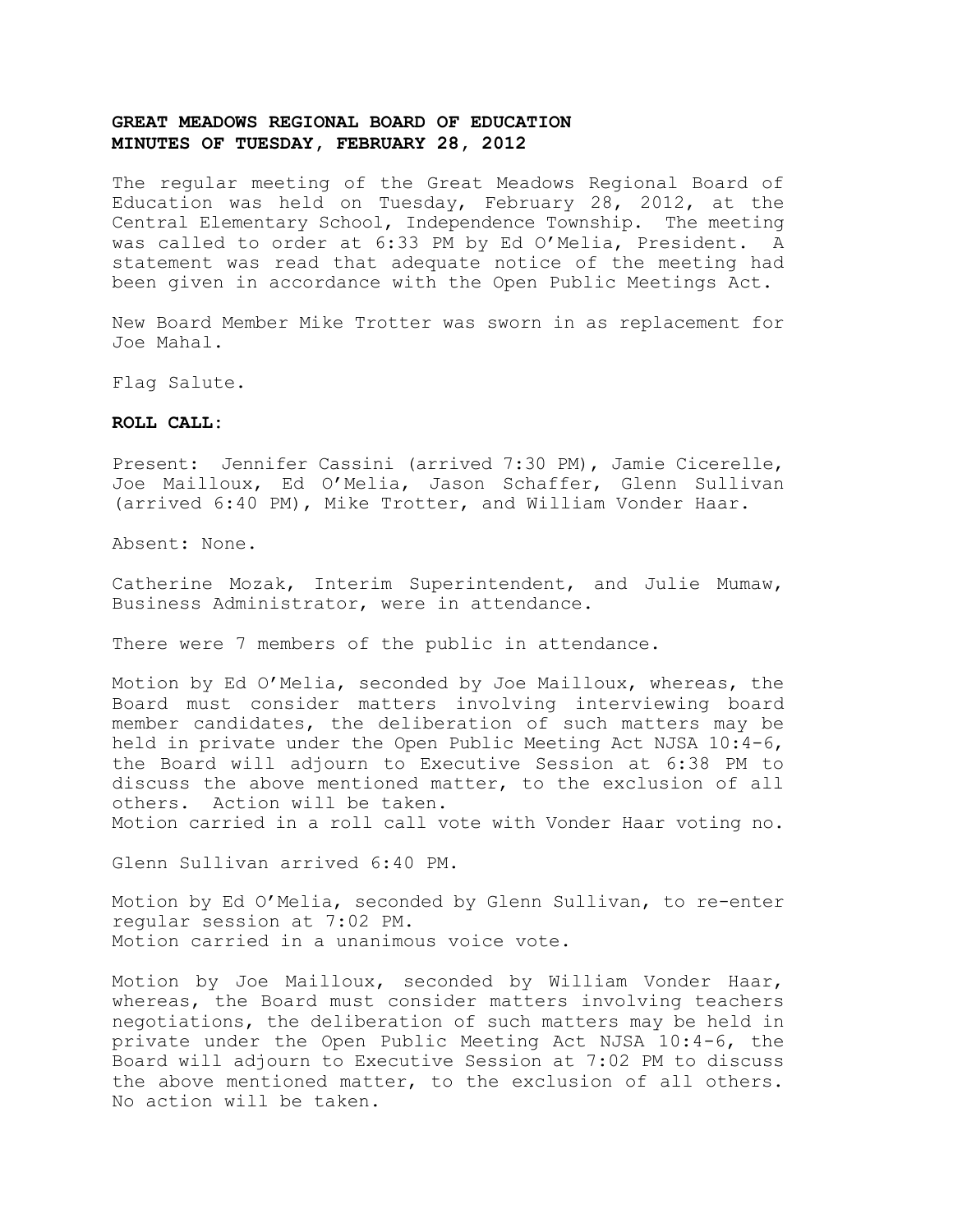Motion carried in a unanimous voice vote.

Ed O'Melia recused himself 7:08 PM.

Motion by William Vonder Haar, seconded by Jason Schaffer, to re-enter regular session at 7:10 PM. Motion carried in a unanimous voice vote.

Ed O'Melia returned to regular session.

Regular meeting began 7:30 PM.

Motion to appoint Fred Miller as New Board Member replacing Kim Schaffer was by a show of hands. 6 yes, 1 no, 1 abstain. Fred Miller appointed New Board Member.

An award was presented by Principal Marmolejos to a Great Meadows Middle School 8<sup>th</sup> grade student for her honorable mention in the Martin Luther King Essay Contest.

Awards were presented by William Nutt, GATE teacher, to the  $1<sup>st</sup>$ place winner, 7<sup>th</sup> grade Great Meadows Middle School student, and 2<sup>nd</sup> place winner, 5<sup>th</sup> grade Central Elementary School student, in the Great Meadows Regional School District Spelling Bee held January 12, 2012.

A presentation was held by Ernest Batha, Central School Principal, regarding Full Day Kindergarten.

Motion by Ed O'Melia, seconded by Joe Mailloux, to approve the minutes from January 17, 2012. Motion carried in a voice vote with Sullivan abstaining.

Motion by Ed O'Melia, seconded by Joe Mailloux, to approve the executive session minutes from January 17, 2012. Motion carried in a voice vote with Sullivan abstaining.

Jenn Cassini arrived 7:40 PM.

Motion by Jenn Cassini, seconded by Jamie Cicerelle, to accept the Financial Report of the Secretary and Treasurer for the months ending January 31, 2011, as per copies attached, and to certify that as of January 31, 2011, after review of the Secretary's monthly financial reports (appropriations section) and upon consultation with the appropriate district officials, that to the best of my knowledge, no major account or fund has been over expended in violation of NJAC 6:20-2.12(e) and that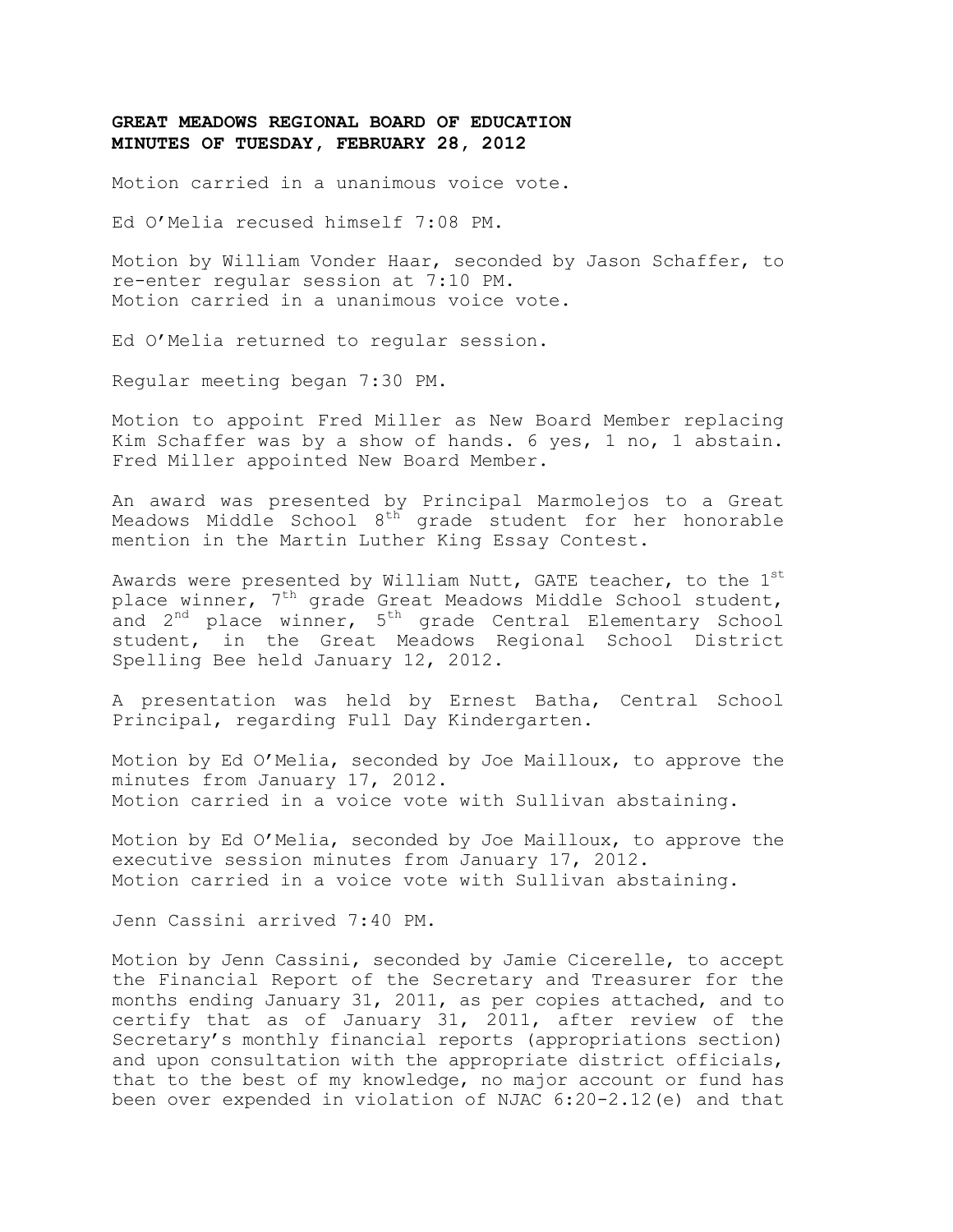sufficient funds are available to meet the district's financial obligations for the remainder of the fiscal year. Motion carried in a unanimous voice vote.

Motion by Jenn Cassini, seconded by Joe Mailloux, to table the bills from January 13, 2012 to February 28, 2012 in the amount of \$1,928,843.08 except for those needed to be paid immediately. Motion carried in a unanimous roll call vote.

Motion by Jenn Cassini, seconded by Joe Mailloux, to table the cafeteria bills from January 13, 2012 to February 28, 2012 in the amount of \$27,085.11 except for those needed to be paid immediately. Motion carried in a unanimous roll call vote.

Catherine Mozak, Interim Superintendent's Update.

Public Comment:

Susan Cullen asked about item 18.1.6 and 18.1.14. She was told a resolution for item 18.1.6 was required every year, and item 18.1.14 is an end of the year field trip.

**18.1** Upon recommendation of the Superintendent, motion by Jenn Cassini, seconded by Jason Schaffer, to approve the following **Personnel** items 18.1.1 to 18.1.19.

Motion carried in a roll call vote with Trotter abstaining.

- 18.1.1 Approve Judith Wyckoff as homebound instructor for a 7<sup>th</sup> grade student effective February 8, 2012 through March 23, 2012 at \$38.00 per hour, 10 hours per week maximum, and Katherine Chrusz as homebound instructor for a  $7<sup>th</sup>$  grade student effective January 27, 2012 through February 12, 2012 at \$38.00 per hour, 10 hours per week, maximum of 30 hours.
- **18.1.2** Approve Katherine Chrusz \$38.00 per hour x 4 hours for home instruction on January 11, 2012 and January 12, 2012 for a total of \$152.00.
- **18.1.3** Approve Jill Boyle as the Supervisor of Special Education/Social Worker at an annual salary of \$90,000.00 effective July 1, 2012 through June 30, 2013.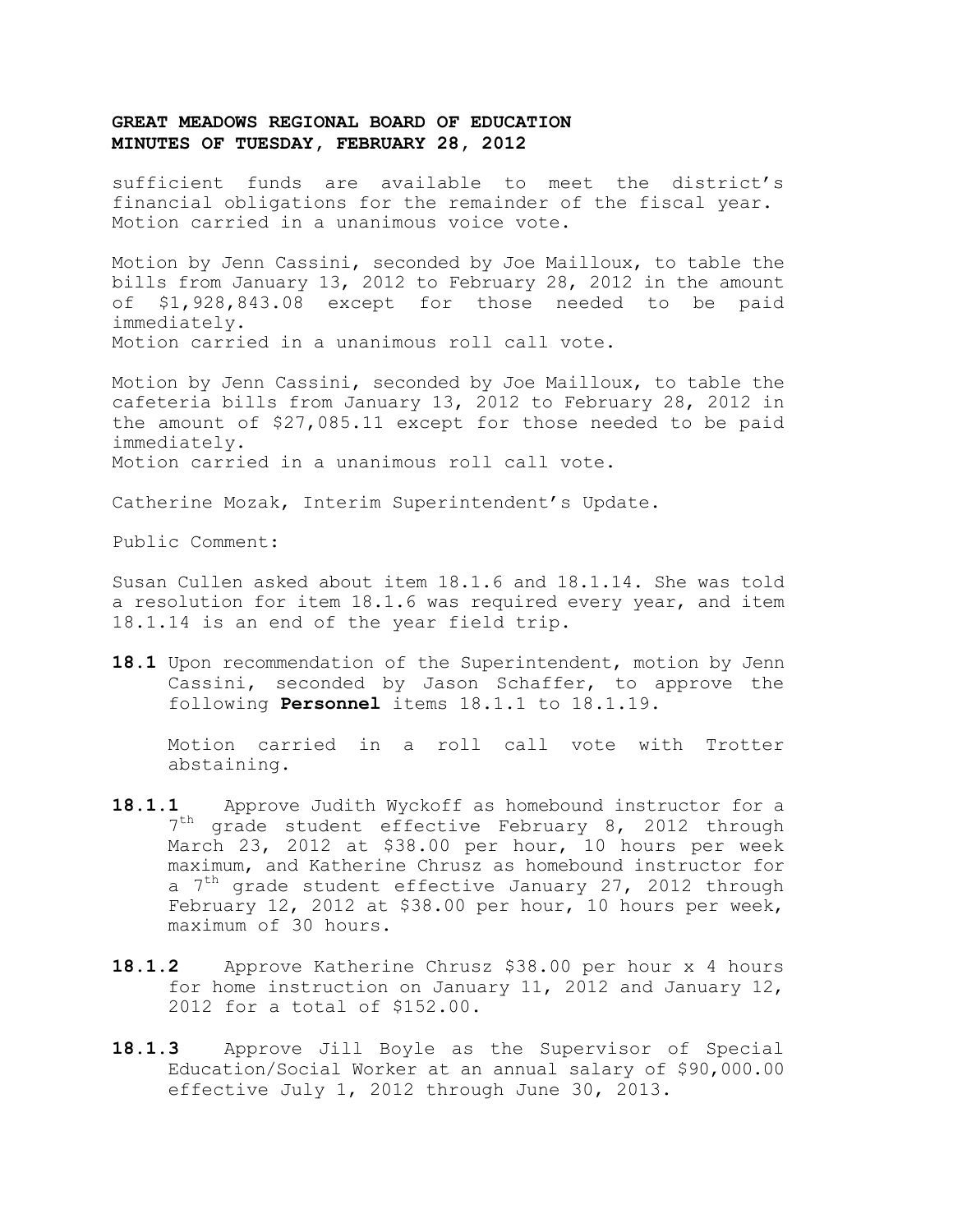- **18.1.4** Approve Donna Colaco as speech/language specialist effective March 14, 2012 through June 30, 2012 at Step 15 MA at an annual salary of \$64,760.00 pro-rated to \$22,989.80.
- **18.1.5** Acknowledge the receipt of the Superintendent's HIB incidents for the month of February**.**
- **18.1.6** Approve the resolution for health and prescription coverage for calendar year 2012 by New Jersey State Health Benefits/School Employees' Health Benefits Program, which was offered during open enrollment in October, 2011.
- **18.1.7** Approve the K-8 Music, K-8 Physical Education/Health, and K-8 World Language curricula for 2012-2013.
- **18.1.8** Approve the following personnel to attend workshops and/or conferences for the dates and costs listed below:
	- \$ Denotes the need for a Substitute Teacher at \$80.00 per Diem.

| PERSONNEL                                      | <b>WORKSHOP</b>                                          | <b>COST</b> | <b>DATES</b>   |  |
|------------------------------------------------|----------------------------------------------------------|-------------|----------------|--|
| <b>Israel Marmolejos</b>                       | <b>Teacher Eval Systems</b>                              | \$114.00    | 2/06/2012      |  |
| \$Lisa Baatz                                   | Model Curric. Writing Kick Of                            | \$00.00     | 2/07 & 3/05/12 |  |
| Additional dates (5) meetings every other week |                                                          |             |                |  |
|                                                | \$Martha Teixeira Foreign Language Wksp \$244.00         |             | 3/19/2012      |  |
|                                                | \$Donna Roth Computer Tech Day @ Lopatcong \$89.00       |             | 3/16/2012      |  |
|                                                | \$Marcia Goralczyk Computer Tech Day @ Lopatcong \$89.00 |             | 3/16/2012      |  |
|                                                | Stephanie Conway IEP Annual Goals & Stud. Prog. \$11.00  |             | 3/21/2012      |  |
|                                                | William Nutt 21 <sup>st</sup> Annual NJ Assoc.-GATE      | \$18.60     | 3/09/2012      |  |

- **18.1.9** Approve Walter Tutka and Cailla Mullen, as substitute teachers for Great Meadows Regional School District during the 2011-2012 school year.
- **18.1.10** Approve Timothy Knuth, an East Stroudsburg University student, to complete his student teaching at Liberty Elementary School with wellness teacher, Lisa Baatz, effective March 19 through May 11, 2012.
- **18.1.11** Approve Samantha Barlett, an East Stroudsburg University student, to complete her student teaching at Great Meadows Middle School with wellness teacher, Jim Bechtel, effective March 19, 2012 through May 11, 2012.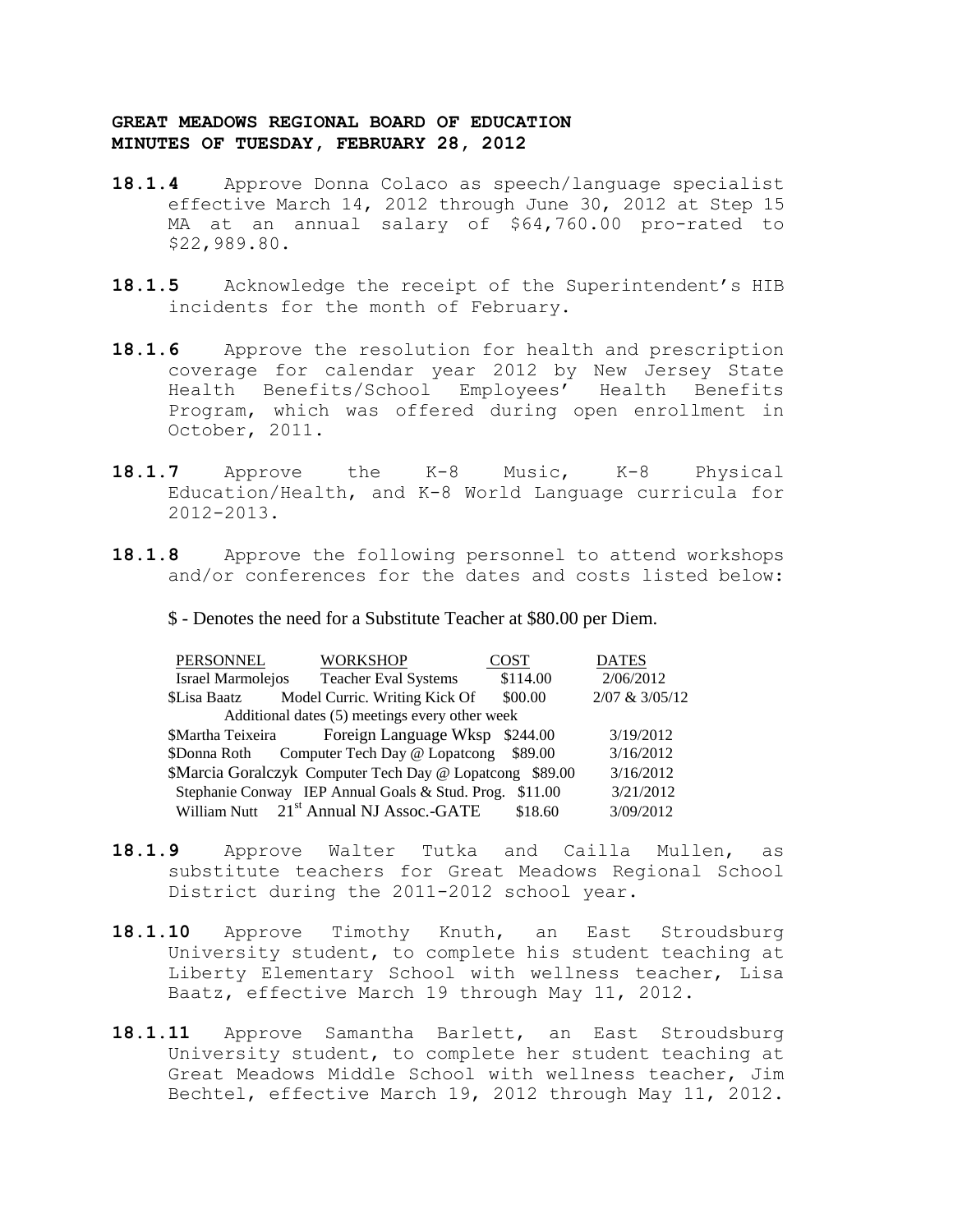- **18.1.12** Approve movement on the quide to Marianne Woods, 2<sup>nd</sup> grade teacher, effective February 1, 2012 to June 30, 2012 from Step 5 BS+15 to Step 5 BS+30 at an annual salary of \$53,130.00 pro-rated to \$26,565.00.
- **18.1.13** Approve a 4<sup>th</sup> grade field trip to the New Jersey State House and Olde Barracks in Trenton, NJ on May 4, 2012.
- 18.1.14 Approve a 5<sup>th</sup> grade "End of Year Send Off" trip to the Belvidere Pool in Belvidere, NJ, date to follow.
- **18.1.15** Approve stipends for the following personnel:

Amanda Sypniewski, PSD aide @ Allamuchy Presidents' Weekend, Friday 2/17/12 Allamuchy School District open 3.5 hours x \$12.50 per hour = \$43.75

Jeannie Tagliareni, PSD aide @ Allamuchy Presidents' Weekend, Friday 2/17/12 Allamuchy School District open 6.5 hours x \$12.50 per hour = \$81.25

Tara Warnock, PSD aide @ Allamuchy Presidents' Weekend, Friday 2/17/12 Allamuchy School District open 6.5 hours x \$12.50 per hour = \$81.25

- **18.1.16** Approve Tara Dolan, ABA aide to a Kindergarten student, as a Home-Based ABA Therapist for parent training of a Kindergarten student to commence the week of March 5, 2012 through June 30, 2012 for a total of 8 hours  $x$  \$25 per hour = \$200.00.
- **18.1.17** Approve an after-school Middle School dance club, funded by the Municipal Alliance, and taught by Jessica  $Silpoch,$   $8<sup>th</sup>$  grade special education teacher, to begin on March 5, 2012 through May 14, 2012.
- **18.1.18** Approve Stephanie Conway, School Psychologist, the position of CST Co-Facilitator Professional effective March 1, 2012 through June 30, 2012 with an annual stipend of \$2,500.00 prorated to \$1,107.27.
- **18.1.19** Approve a trip to Mansfield Township Elementary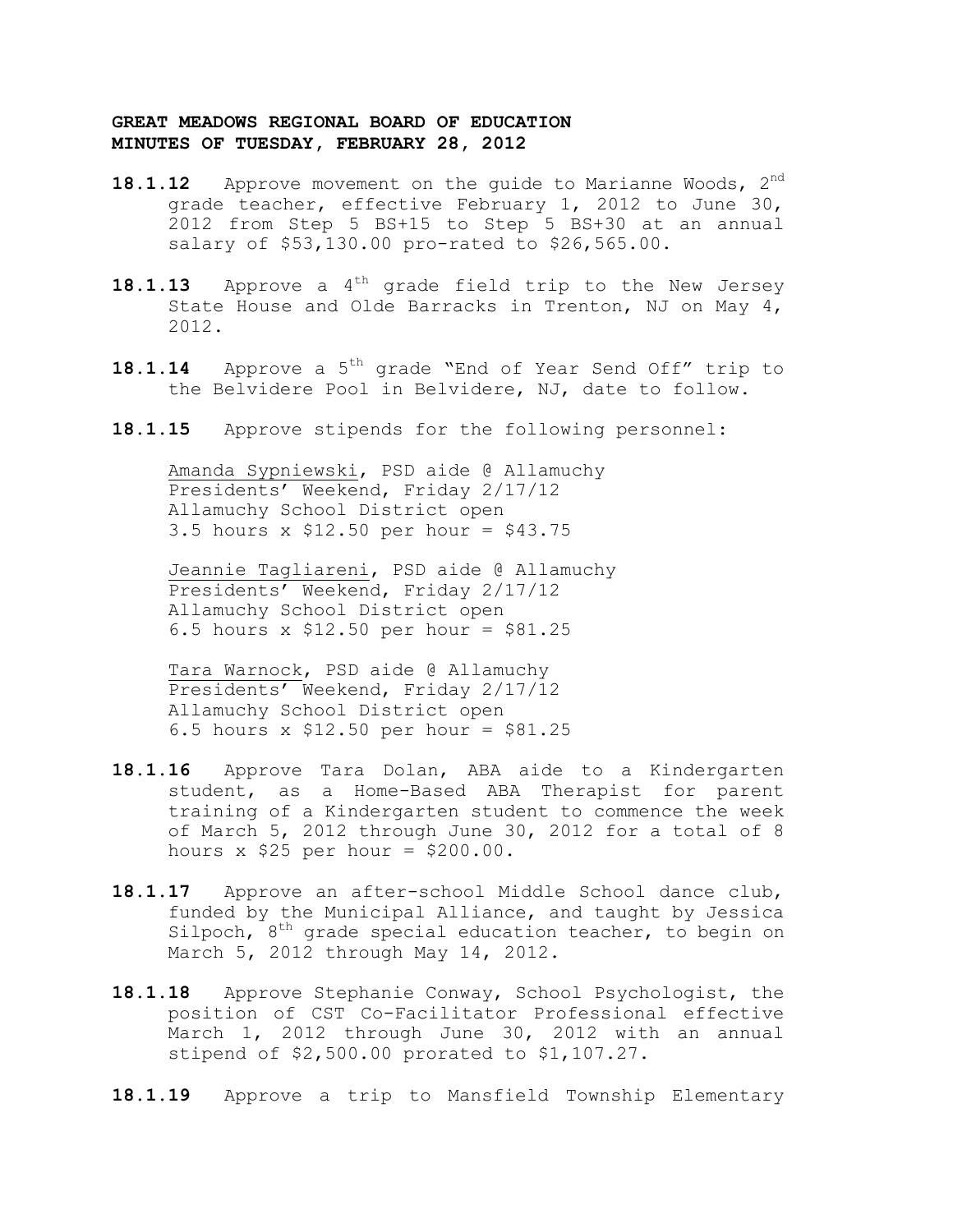School for the  $4<sup>th</sup>$  grade GATE students for the purpose of a County-Wide Roller Coaster Physics Competition on March 2, 2012.

**18.2** Upon recommendation of the Superintendent, motion by Joe Mailloux, seconded by Jenn Cassini, to approve the following **Finance** items 18.2.1 to 18.2.9.

Motion carried in a roll call vote with Trotter abstaining and Vonder Haar voting no to item 18.2.1 and the salary portion of item 18.2.9.

**18.2.1** Approve the fiscal year 2012-2013 proposed school district budget for submission to the County Office on the fifth of March, 2012.

|                      | Budget                  | Local Tax Levy          |
|----------------------|-------------------------|-------------------------|
| General Fund         | \$18,442,871            | \$12,362,011            |
| Special Revenue Fund | 311,026                 |                         |
| Debt Service Fund    | 724,950<br>\$19,478,847 | 539,839<br>\$12,901,850 |
|                      |                         |                         |

**BE IT FURTHER RESOLVED**, that the following capital outlay projects as outlined in the 2012-2013 proposed budget be undertaken for the health and safety of the students.

Middle School – New Roof - \$253,200.00 Liberty School – Parking Lot Paving - \$120,100.00 Total estimated cost of all capital outlay projects is \$373,300.00.

**18.2.2** Approve the following Resolution:

Waiver of Requirements Special Education Medicaid Initiative (SEMI) Program

**Whereas**, NJAC 6A:23A-5.3 provides that a school district may request a waiver of compliance with respect to the district's participation in the Special Education Medicaid Initiative (SEMI) Program for the 2012-2013 school year, and

**Whereas**, the Great Meadows Regional Board of Education desires to apply for this waiver due to the fact that there would be fewer than 30 Medicaid eligible classified students.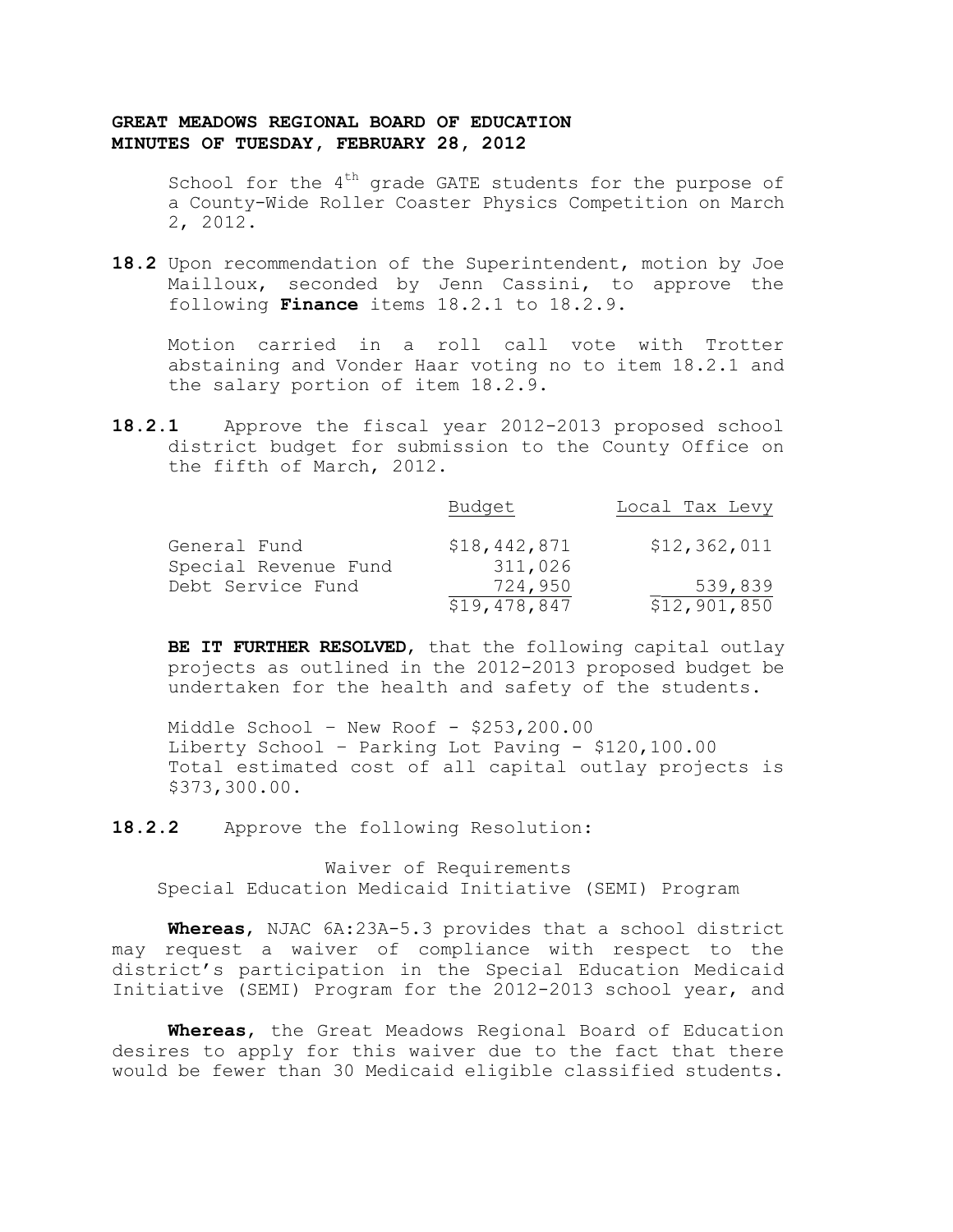**Now Therefore, Be It Resolved**, that the Great Meadows Regional Board of Education hereby authorizes the chief School Administrator to submit to the Executive County Superintendent of Schools in the County of Warren an appropriate waiver of the requirements of NJAC 6A23A-5.3 for the 2012-2013 school year.

Date: Adopted:

- **18.2.3** Approve a Pre-school Disabilities tuition contract between Allamuchy Board of Education and Great Meadows Regional School District for one student for 103 days x  $$73.77$  per diem =  $$7,589.00$  for the remainder of the 2011-2012 school year.
- **18.2.4** Approve a 2011-2012 Joint Transportation agreement with Allamuchy for 103 days for one student at a total cost of \$2,943.00 effective January 3, 2012 through June 30, 2012.
- **18.2.5** Approve aid-in-lieu of transportation payment to the parent/guardian of a Great Meadows Regional School District student attending Reverand George Brown Memorial School effective February 7, 2012 for the remainder of the 2011-2012 school year in the amount of \$442.00.
- **18.2.6** Approve acceptance of the donation of a computer monitor, keyboard and mouse with a value of \$135.00 to Great Meadows Regional School District from Mr. Jack BuSha, Flanders, NJ.
- 18.2.7 Approve the following budget transfers:

From: 10-000-100-561-000-000 Charter School Tuition  $\overline{{\text{To:}}}$  11-204-100-106-000-000 LD Aide salary \$20,265.00 Salary for two new ABA Aides

From: 18-240-100-101-000-000 Bilingual/ESL Salary To: 18-204-100-106-000-000 LD Aide Salary \$6,656.00 Salary for two new ABA Aides

**18.2.8** Accept the AFLAC Flexible Spending Account reimbursement services agreement as a requirement before offering to the Great Meadows Regional School District's staff.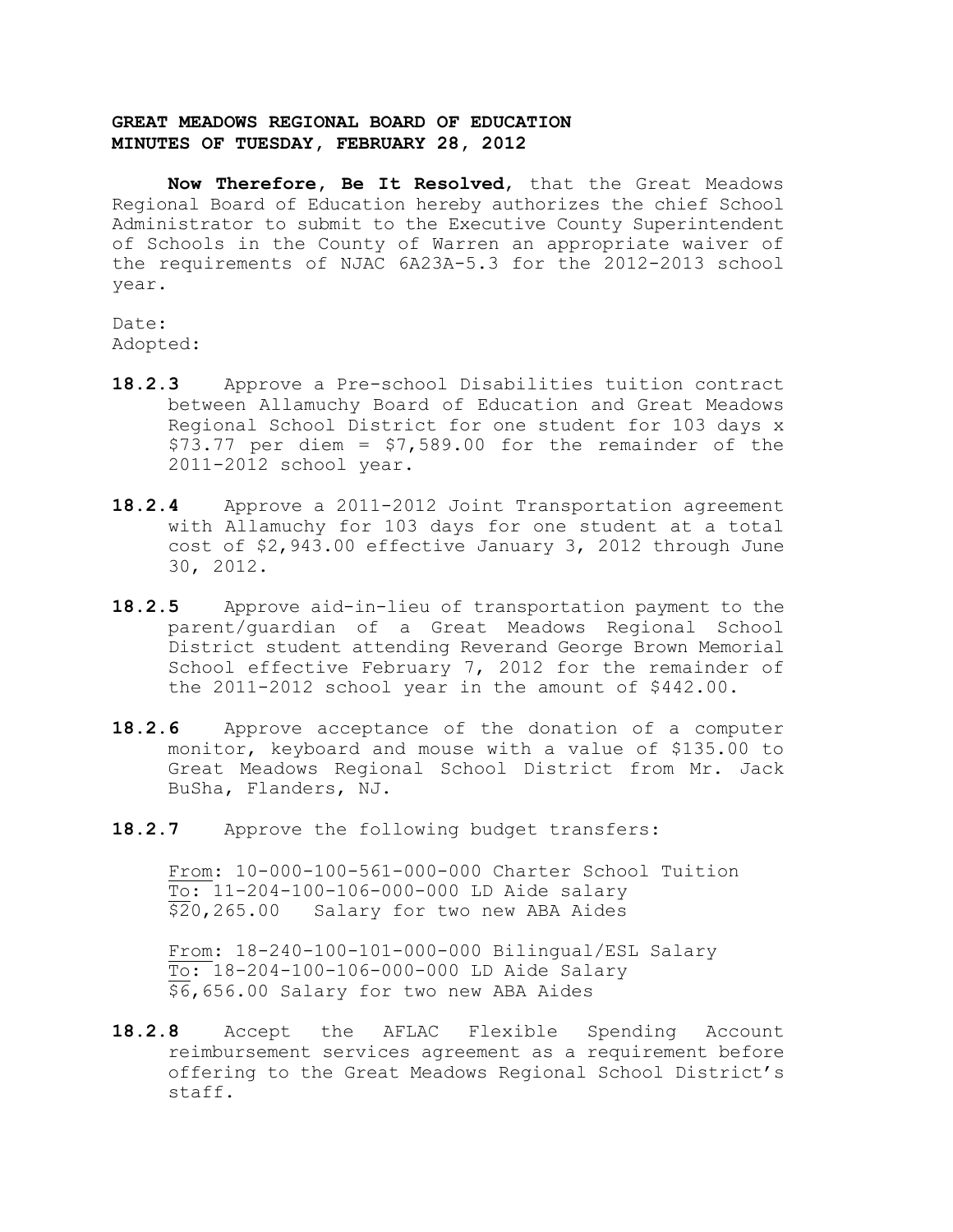**18.2.9** Accept the additional State Aid in the amount of \$190,267.00 for the fiscal year 2011-2012 of which \$71,650.90 will be used for the following. The balance will be used in the 2012-2013 budget.

|                        | <b>Additional State Aid</b> | \$190,267.00 |
|------------------------|-----------------------------|--------------|
| 11-190-100-106-000-000 | Instructional aides         | 29,558.49    |
| 11-190-100-640-000-001 | textbooks                   | 7,810.00     |
| 11-190-100-640-000-002 | textbooks                   | 5,069.00     |
| 11-190-100-640-000-003 | textbooks                   | 8,639.00     |
| 11-000-221-110         | technology                  | 248.34       |
| 11-000-222-177         | technology                  | 269.10       |
| 11-000-252-110         | technology                  | 50.75        |
| 11-000-240-103         | Principals                  | 8,981.00     |
| 11-000-218-105         | <b>Guidance Secretary</b>   | 341.25       |
| 11-000-230-100         | <b>BOE</b> secretary        | 542.15       |
| 11-000-240-105         | Clerical                    | 1,268.50     |
| 11-000-251-100         | <b>Fiscal Office</b>        | 794.80       |
| 11-000-261-100         | maintenance                 | 1,384.43     |
| 11-000-262-100         | custodial                   | 3,580.09     |
| 11-000-270-107         | <b>Bus Driver</b>           | 189.00       |
|                        | <b>FICA PERS</b>            | 2,925.00     |
|                        |                             | \$71.650.90  |
|                        |                             |              |

Balance \$118,616.10

Motion by Joe Mailloux, seconded by Jenn Cassini, to remove item 18.2.10 as it is a double to item 18.2.4. Motion carried in a unanimous voice vote.

**18.3** Upon recommendation of the Superintendent, motion by Ed O'Melia, seconded by Jenn Cassini, to approve the following **Policy** item 18.3.1.

Motion carried in a roll call vote with Trotter abstaining.

18.3.1 Approve the 2<sup>nd</sup> reading and adoption of the following:

ByLaw #0168 – Recording Board Meetings (as amended) Policy #5519 – Dating Violence at School Regulation #5519 – Dating Violence at School Policy #6424 – Emergency Contracts Policy #6472 – Tuition Assistance Policy #8505 – School Nutrition